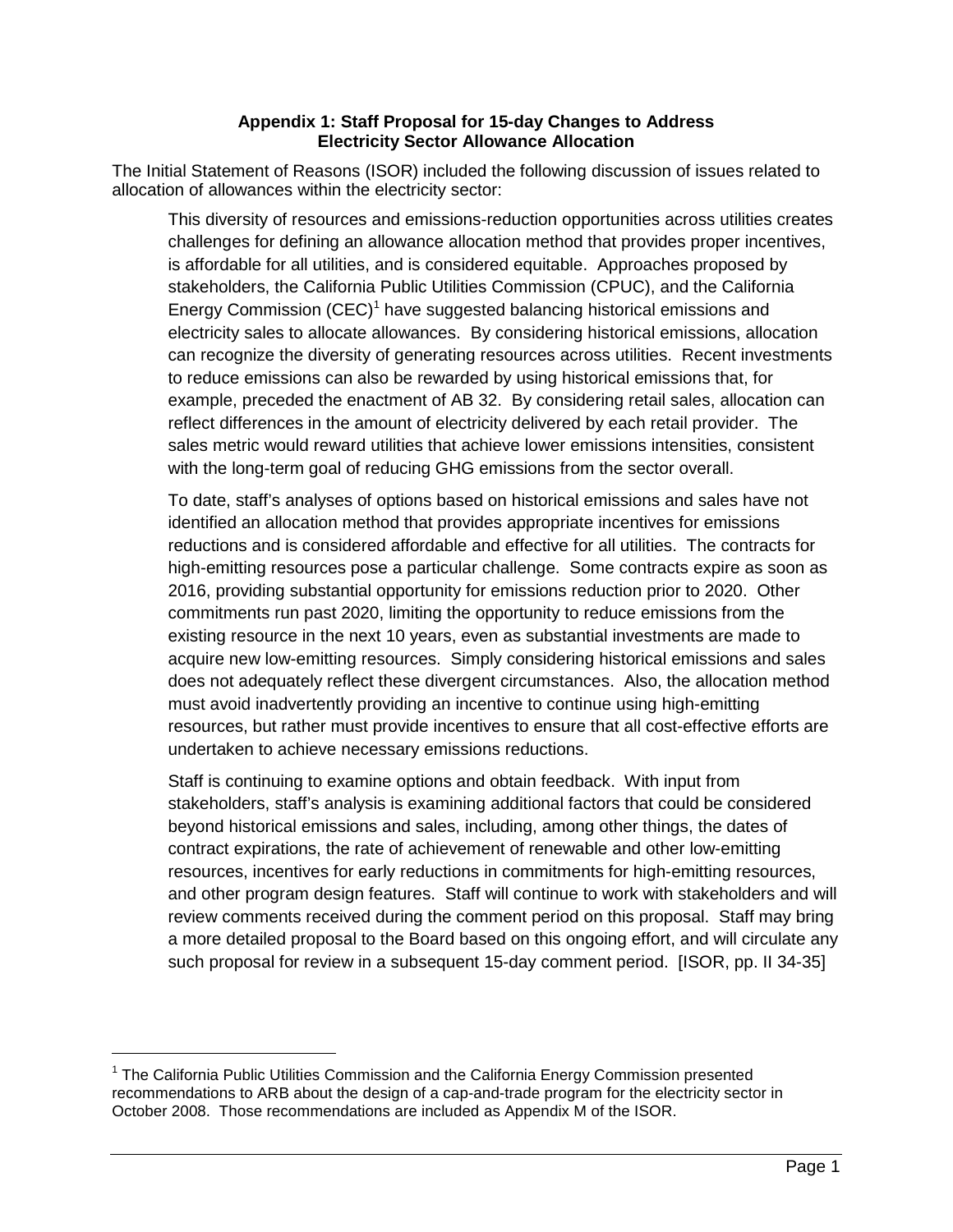Since publishing the ISOR, staff has discussed the issue of how to allocate allowances within the electricity sector with stakeholders, including intensive discussions with an informal electricity distribution utility working group, the Joint Utility Group (JUG). Based on analyses of emissions reporting data and considering the overall allowance allocation approach for the program, staff has developed a recommendation for the policy objectives for the electricity sector allowance allocation. Also, using preliminary data, staff has evaluated a range of methods for allocating allowances to achieve the recommended policy objectives. Based on this evaluation, staff has identified multiple methods that show particular promise for satisfying the proposed policy objectives. Staff finds that these methods, described below, provide a basis for finalizing the allocation of allowances within the electricity sector. The details of the final allocation system will be developed following additional data review and analysis.

## **Policy Objectives**

-

California's energy and climate policies have helped keep the state's GHG emissions from the electricity sector significantly below the national average, and continued implementation of energy efficiency, renewable electricity, combined heat and power, distributed generation, and the emissions performance standard will lead to further decreases in emissions from the sector through 2020.<sup>2</sup> As shown in Figure 1, the statewide average emissions intensity of electricity supplied to California (including imports) are forecast to decline substantially by 2020 based on these existing energy and climate policies.

Staff proposes an allocation system that builds on these policies, and that will provide further incentives to the distribution utilities to meet or exceed the emissions reductions they expect to achieve through implementation of these policies. The proposed allocation system helps reinforce the emission reductions associated with those other policies.

As discussed in the ISOR, staff has proposed providing free allowances to the electricity sector for two primary reasons: to support policies and programs that are reducing GHG emissions from the electricity sector; and to ensure that electricity ratepayers do not experience sudden increases in their electricity bills associated with the pricing of carbon emissions in the cap-andtrade program. To support these two purposes for free allocation, staff recommends the following policy objectives for the allocation of allowances within the electricity sector:

- reflect the expected ratepayer "cost burden" associated with the cap-and-trade program emissions costs that is anticipated to be borne by the ratepayers for each distribution utility;
- incorporate the expected benefits of energy efficiency investments, so that energy efficiency accomplishments are rewarded; and
- recognize early action by incorporating the use of State-defined eligible renewable energy from 2007 to 2011.

 $2$  A summary of California's energy and climate policies is presented in California's Clean Energy Future. An Overview on Meeting California's Energy and Environmental Goals in the Electric Power Sector in 2020 and Beyond, California Energy Commission Report CEC-100-2010-002, September 2010, at: http://www.climatechange.ca.gov/energy/index.html.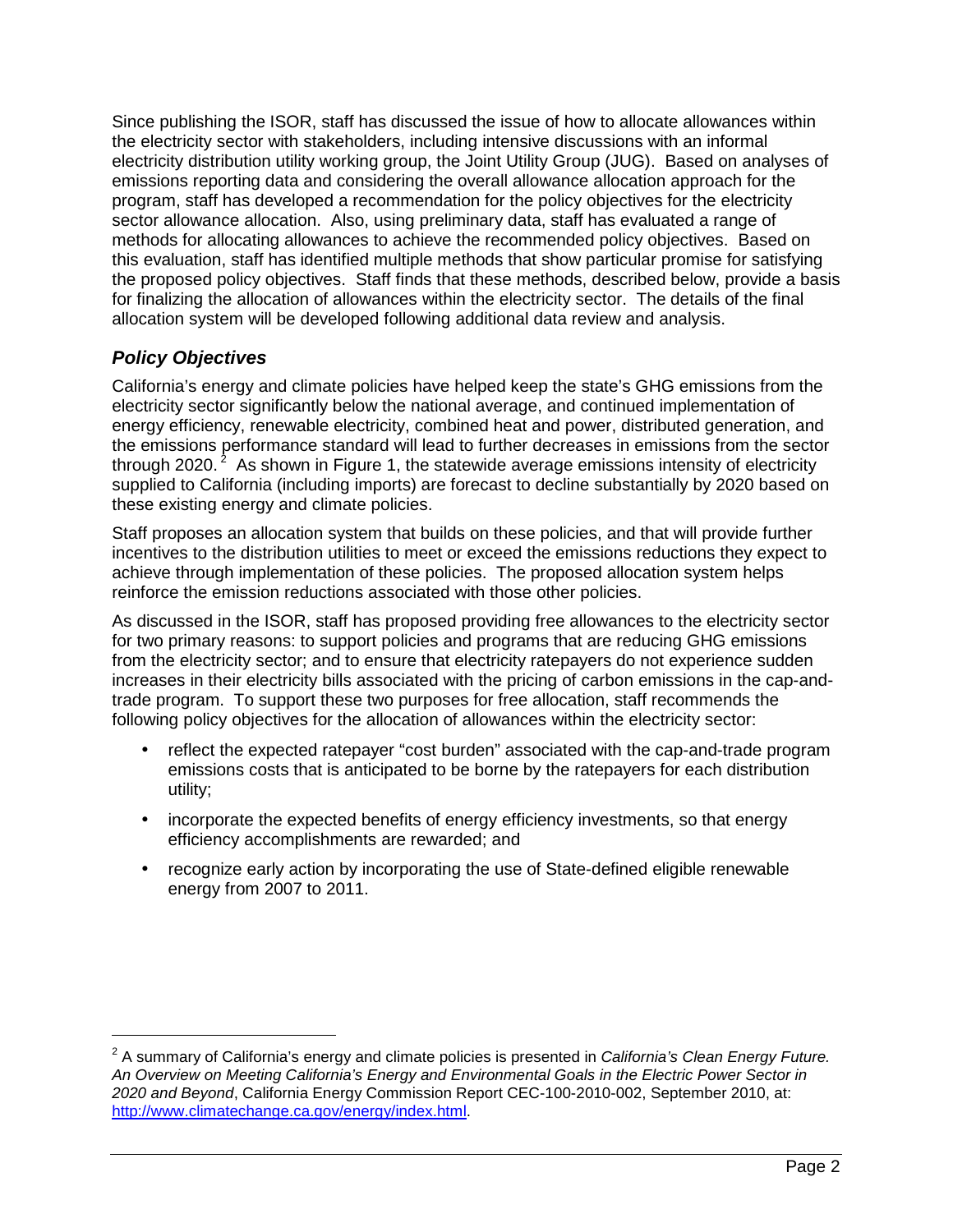

**Figure 1: Anticipated Reductions in Average Emissions Intensity** 

The proper assessment of ratepayer "cost burden" that is being offset through the allocation is clearly an important aspect of the approach. Staff proposes that the estimate of the ratepayer cost burden include the full range of costs expected to be passed through to electricity ratepayers as a result of the pricing of GHG emissions in the cap-and-trade program, including the emissions costs for the following:

- Emissions from owned/committed coal-fired resources.
- Equivalent emissions price premium from non-emitting resources priced at market.
- Anticipated emissions costs for Qualified Facilities (QF) fossil fuel resources purchased under the terms of the pending PUC settlement.
- Emissions from gas-fired generation, residual purchases (evaluated as gas fired), and unspecified imports.

Each component has associated with it a cost for GHG emissions. By reflecting the ratepayer cost burden in the allocation method, the allowance allocation can be designed with the goal of ensuring that the each utility's allowance allocation is sufficient to offset the ratepayer cost burden for the ratepayers of each utility in each compliance period.

## **Preliminary Evaluation**

ARB staff evaluated the ability of a range of allowance allocation methods to achieve the recommended policy objectives. These evaluations used preliminary data to demonstrate how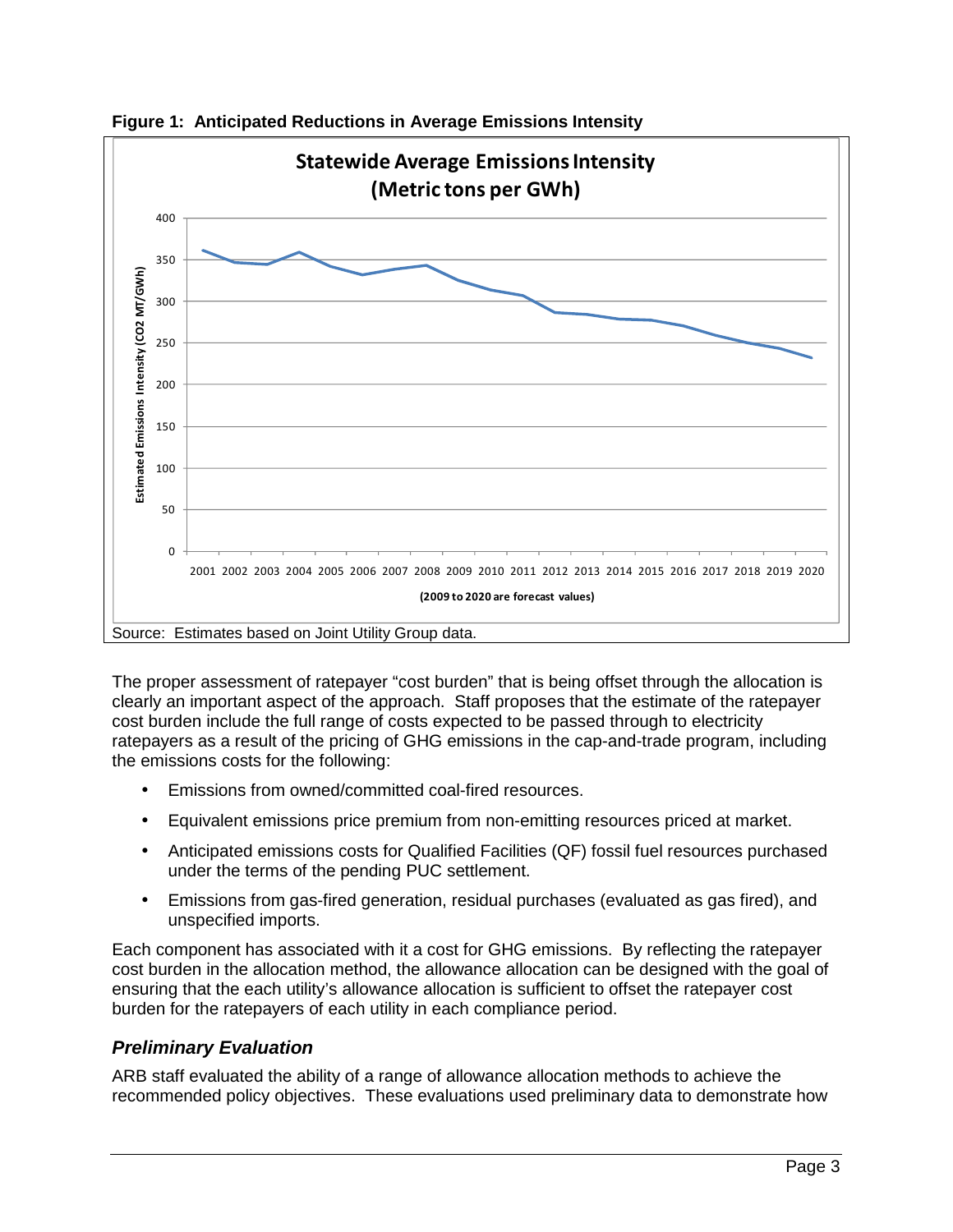the key components could be estimated, including: ratepayer cost burden; energy efficiency; and early action.

The starting point for determining the ratepayer burden was the resource plans each utility filed with the California Energy Commission as part of the 2009 Integrated Energy Policy Report proceeding.<sup>3</sup> The resource plans were adjusted to reflect achieving a 33% renewable energy  $m$ ix by 2020 for each utility. $4$  The ratepayer cost burden, as described above, was developed based on these adjusted resource plans for each year through 2020.

The evaluation of energy efficiency achievements was based on the past performance and expected execution of aggressive energy efficiency programs by each utility.

ARB staff examined a range of methods for recognizing early action. Understanding that the concept of "early action" can be interpreted in various ways, ARB staff identified investments in qualifying renewable resources as the preferred metric of early action. Furthermore, ARB staff focused on recent investments in these resources, examining recent and planned investments from 2007 to 2011. By focusing the early action metric on these investments during this period, the approach is designed to reward action taken specifically to reduce GHG emissions from the electricity sector.

ARB staff acknowledge that there are differing opinions regarding how to measure early action. In particular, some distribution utilities have substantial portfolios of non-emitting hydro-electric and nuclear resources that have been developed over many years. ARB staff concluded that these resources do not themselves indicate early action taken in response to AB 32. Also, recognition of these resources does not contribute to the other policy objectives of the allowance allocation. Consequently, these resources are not recommended as part of the early action metric.

Using preliminary data, ARB staff found that multiple methods can achieve the policy objectives, including the ability to allocate sufficient allowances to cover the expected ratepayer cost burden. The energy efficiency and early action metrics enabled the allocation to recognize these efforts as well. Figure 2 shows the preliminary estimates of allowance allocations for two methods based on the initial evaluations. The evaluation also showed that the allocation results can vary based on the precise metric used to recognize early action (i.e., the small differences between the two methods shown in the figure, labeled as Method 5R and Method 6). Consequently, ARB staff recommends that prior to defining the final allocation algorithm, the final dataset be developed for all the utilities and the most promising candidate methods be evaluated using the final data.

While developing this proposed approach to allocating allowances to the electricity sector, ARB staff have been mindful that Congress may again consider developing a cap-and-trade program to reduce U.S. GHG emissions. The allowance allocation method proposed here may be examined as a model for national allocation. ARB staff considers it important that the appropriate lessons be taken from the proposed method. In particular, the proposed policy objectives and methods rely on a comprehensive suite of electricity sector policies to achieve the goals of AB 32. All the California utilities and their ratepayers are expected to achieve the full suite of requirements. Applying these concepts nationally must start with requiring all

<u>.</u>

 $3$  The smaller distribution utilities in the State are not required to submit these data to the Energy Commission. ARB staff are working with the smaller utilities to develop the data needed to apply the methods to those utilities.

 $<sup>4</sup>$  The data used in evaluating different allocation options were developed and checked by the members of</sup> the JUG. Before the final allocation method and numbers are developed, ARB staff will collect and review the data and evaluate the allocation methods against the final data.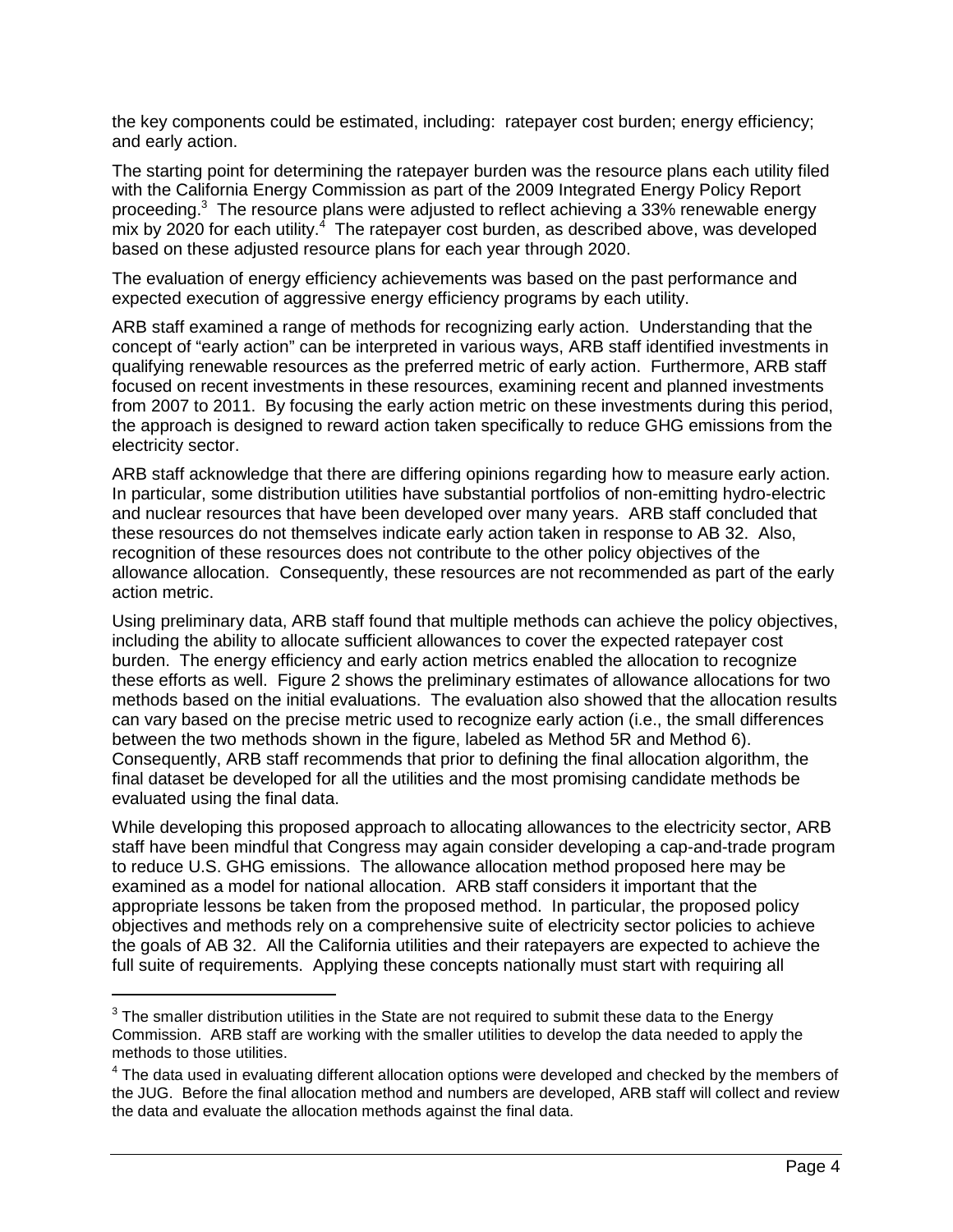utilities to achieve similar stringent requirements, so that early action by California utilities is protected and rewarded. Allowance allocation at the national level can then be used to reinforce the full suite of stringent requirements.





## **Recommendation**

ARB staff recommends the following steps to finalize the allowance allocation method for the electricity sector.

Data: ARB staff recommends working with stakeholders to verify the data needed to evaluate and execute the allowance allocation methods. ARB staff recommends that the dataset developed by the JUG be the starting point for the data work, but that ARB staff independently validate the data and their sources.

Sector Allocation: The ISOR recommends that a set number of allowances are set aside each year for the electricity sector, starting with the 2012 allocation at 90% of 2008 electricity sector emissions and declining linearly to 85% of that value by 2020. Using the mandatory reporting data, the 2008 emissions from electric generating facilities and imports were 98.9 million metric tons (MMT), so that 90% would be 89 MMT. Additionally, a portion of the electricity produced at facilities that identified themselves as cogeneration facilities was purchased by electricity distribution utilities. Using publicly filed data for 2008 and a heat rate based on the pending PUC QF settlement, the estimated equivalent emissions from QF purchases is 9.67 MMT, so that 90% of this value is 8.7 MMT. The recommended 2012 allowance allocation to the electric sector is therefore 97.7 MMT (89 MMT plus 8.7 MMT). The recommended sector allocation declines linearly to 83 MMT in 2020.